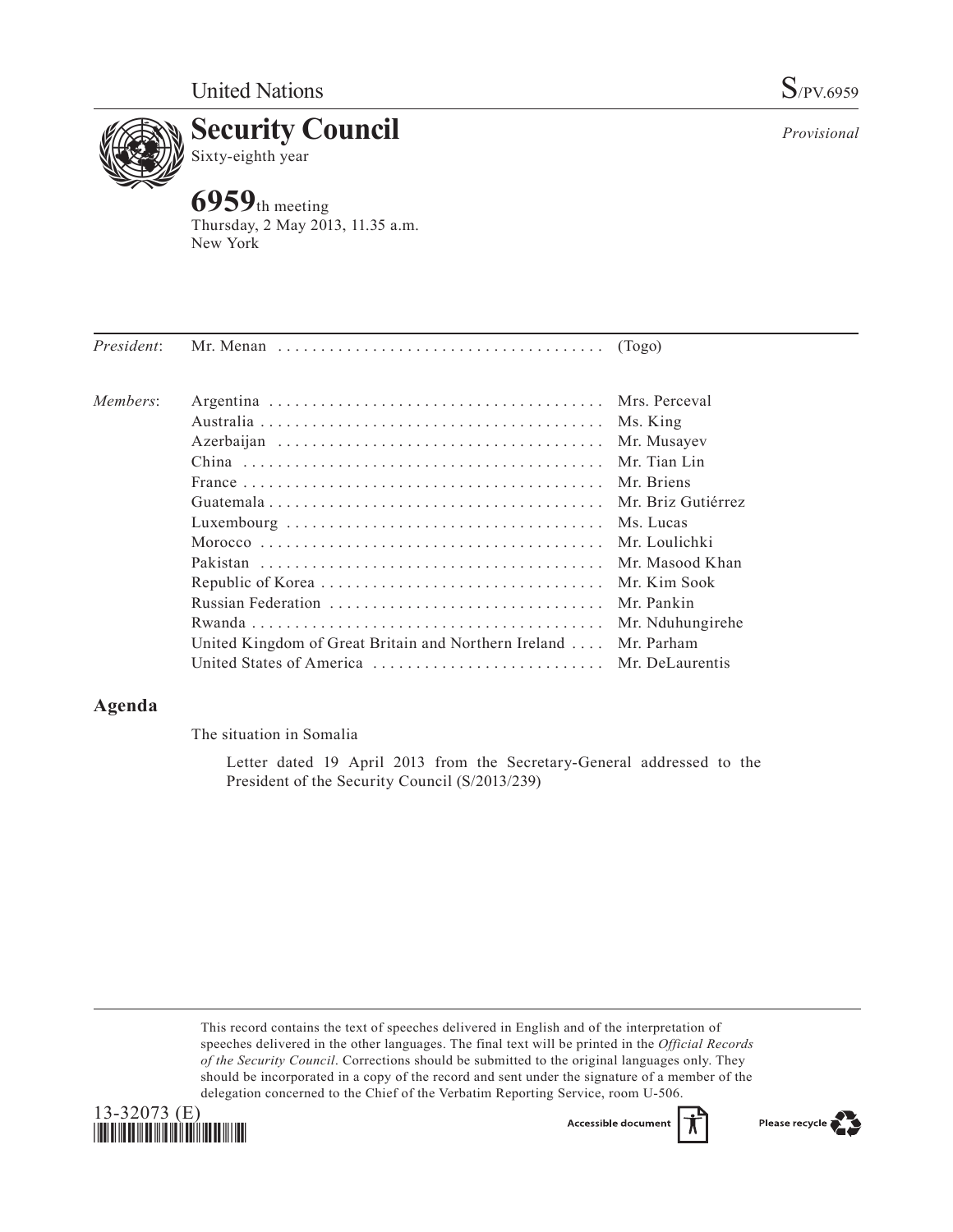*The meeting was called to order at 11.35 a.m.*

#### **Expression of thanks to the outgoing President**

**The President** (*spoke in French*): I should like to take this opportunity to pay tribute, on behalf of the Council, to His Excellency Mr. Eugène-Richard Gasana, Permanent Representative of the Republic of Rwanda, for his service as President of the Security Council for the month of April 2013. I am sure that I speak for all members of the Council in expressing deep appreciation to Ambassador Gasana and his team for the great diplomatic skill with which they conducted the Council's business last month.

#### **Adoption of the agenda**

*The agenda was adopted.*

#### **The situation in Somalia**

### **Letter dated 19 April 2013 from the Secretary-General addressed to the President of the Security Council (S/2013/239)**

**The President** (*spoke in French*): Under rule 37 of the Council's provisional rules of procedure, I invite the representative of Somalia to participate in this meeting.

The Security Council will now begin its consideration of the item on its agenda.

Members of the Council have before them document S/2013/259, which contains the text of a draft resolution submitted by Australia, France, Luxembourg, the Republic of Korea, Rwanda, Togo, the United Kingdom of Great Britain and Northern Ireland and the United States of America.

I wish to draw the attention of Council members to document S/2013/239, which contains a letter dated 19 April 2013 from the Secretary-General addressed to the President of the Security Council, transmitting the results of the Secretary-General's technical assessment mission to Somalia, pursuant to Security Council resolution 2093 (2013).

It is my understanding that the Council is ready to proceed to the vote on the draft resolution before it. I shall put the draft resolution to the vote now.

*A vote was taken by show of hands.*

*In favour*:

Argentina, Australia, Azerbaijan, China, France, Guatemala, Luxembourg, Morocco, Pakistan, Republic of Korea, Russian Federation, Rwanda, Togo, United Kingdom of Great Britain and Northern Ireland and United States of America

**The President** (*spoke in French*): There were 15 votes in favour. The draft resolution has been adopted unanimously as resolution 2102 (2013).

I now give the floor to the representative of Somalia.

**Mr. Duale** (Somalia): I fully appreciate the fact that the Council has invited me to be present here today and to witness the adoption of this new and very important resolution 2102 (2013), which, I believe, provides real support for my new Government and facilitates the achievement of its policy of developing Somalia in the areas of, inter alia, governance and security.

Mr. President, allow me also to thank your predecessor as well as the incoming Special Representative of the Secretary-General, Mr. Nicholas Kay, and to express my appreciation and thanks to Mr. Mahiga, the outgoing Special Representative of the Secretary-General, for a job well done.

I believe that the resolution just adopted ensures that the first steps of the process of support by the United Nations and the Security Council in particular will be truly effective, especially with the proposed United Nations Assistance Mission in Somalia (UNSOM), which ensures that Somalia and the Government of Somalia will now have only one door for dialogue and for support.

We appreciate the Secretary-General's letter and report (S/2013/239), which ushered in this very important resolution, which we fully endorse. My Government has already expressed its appreciation for the Secretary-General's letter and report.

We are also confident that the Security Council, the international community and all other partners in the development of Somalia's future will abide by what is clearly expressed here — that the sovereignty of Somalia and the ownership of every action belong to the Federal Government of Somalia, while at the same time the regional authorities must also be consulted. We welcome the emphasis on coordination and urgent action, and we hope in particular that the conference to be held in London on 7 May will enable us to garner some resources, both human and financial, so that the Government of Somalia can implement its mandates, in cooperation and coordination with UNSOM and our international partners.